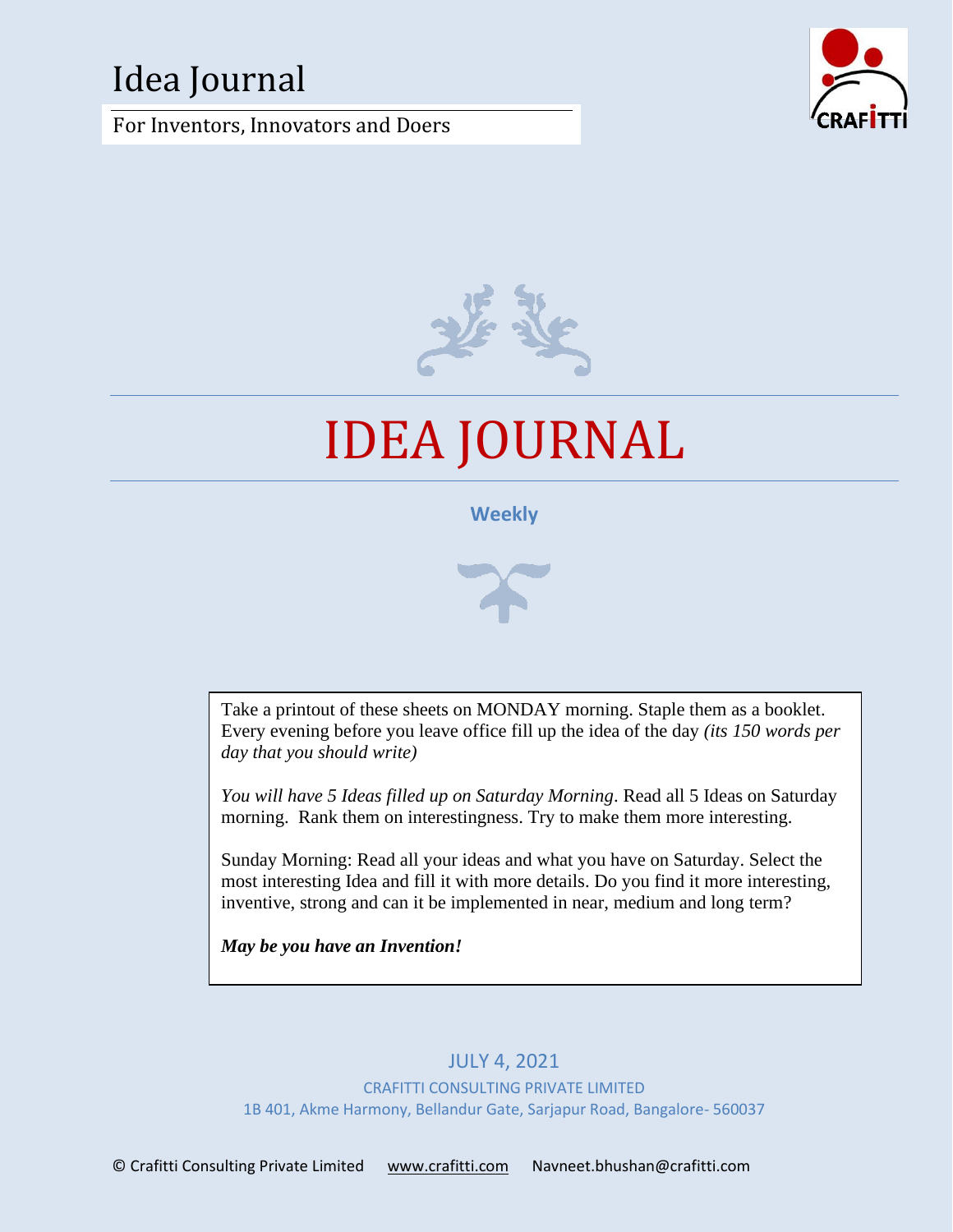

#### **SUNDAY: Title: Harmony with Personalized Algorithms in Wellness Marketplace**

**What it is?** (Max 30 words to write down what is the idea)

**In your view, how it is different than what is existing?** (Max 30 words to write down what are the key differences in which the new approach is different in terms of *how it is implemented/to be implemented*)

**In your view, how it is better than what is existing?** (Max 30 words to write down on which key parameters/impact/effect the new approach/idea is better than existing)

**In your view, how future proof it is - how many other ways are possible in near future?** (Max 30 words to write down how the function/improvement/change could be achieved in near future)

| Is it solving a problem? If yes, what problem it solves? (Max 30 words to write down key problem - it can be |  |
|--------------------------------------------------------------------------------------------------------------|--|
|--------------------------------------------------------------------------------------------------------------|--|

| achieving a new function, improving a system parameter,<br>eliminating a system conflict, evolving to new<br>technology, etc) | Would you like to Draw your Idea! |
|-------------------------------------------------------------------------------------------------------------------------------|-----------------------------------|
| <b>Idea Trigger:</b><br>(what triggered this idea in your mind?):                                                             |                                   |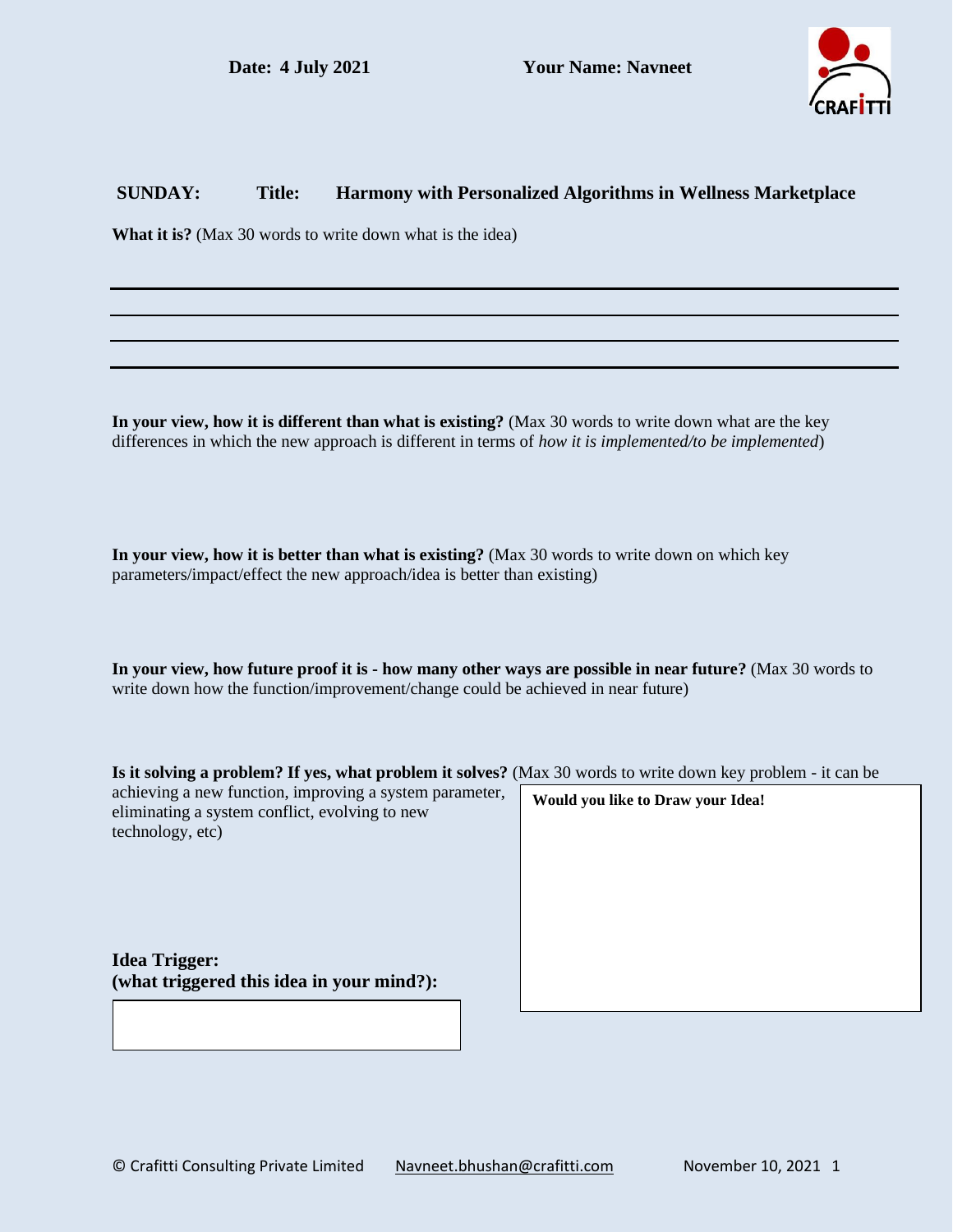

**TUESDAY: Title:**

**What it is?** (Max 30 words to write down what is the idea)

**In your view, how it is different than what is existing?** (Max 30 words to write down what are the key differences in which the new approach is different in terms of *how it is implemented/to be implemented*)

**In your view, how it is better than what is existing?** (Max 30 words to write down on which key parameters/impact/effect the new approach/idea is better than existing)

**In your view, how future proof it is - how many other ways are possible in near future?** (Max 30 words to write down how the function/improvement/change could be achieved in near future)

**Is it solving a problem? If yes, what problem it solves?** (Max 30 words to write down key problem - it can be achieving a new function, improving a system parameter, eliminating a system conflict, evolving to new technology, etc)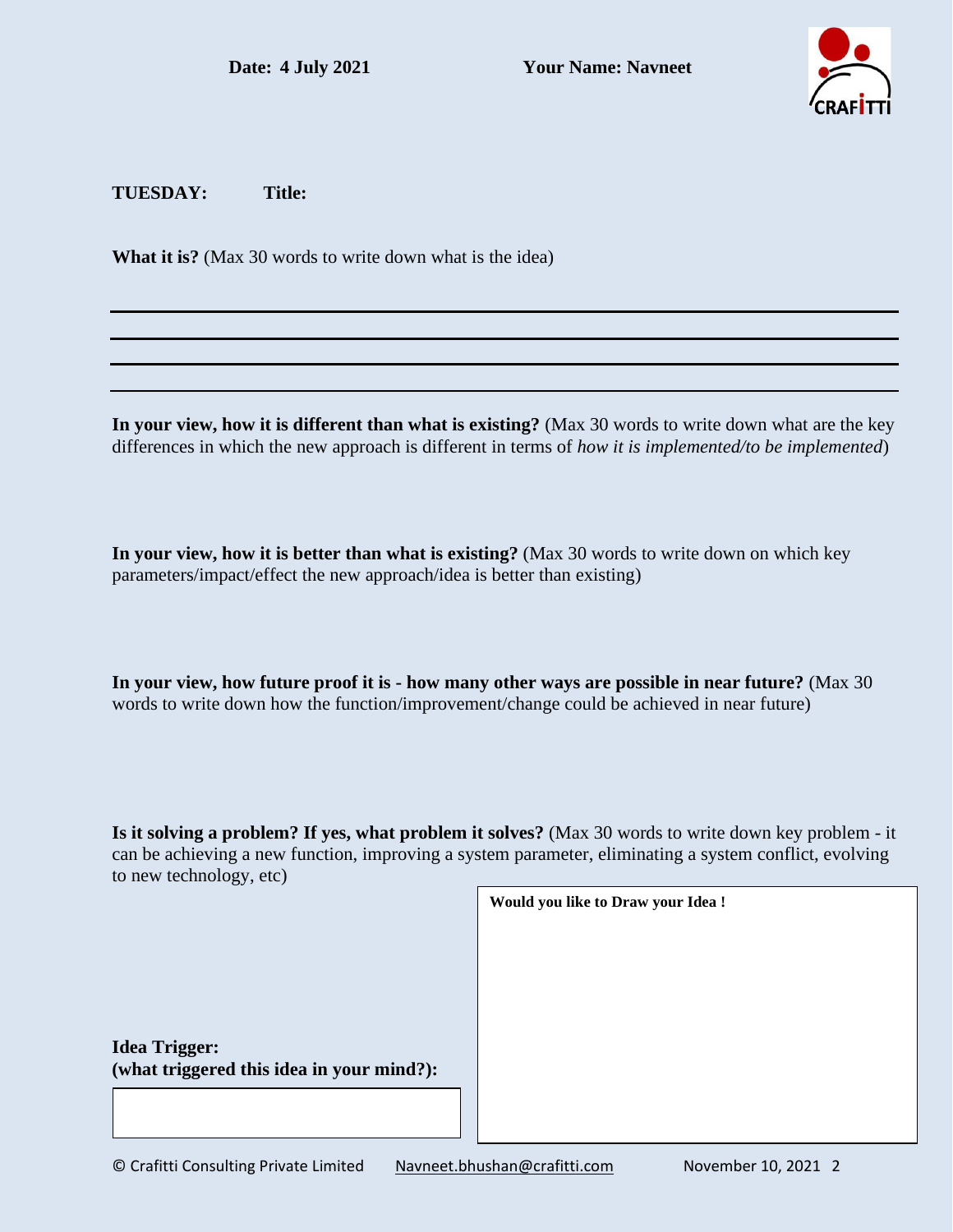

#### **WEDNESDAY: Title:**

**What it is?** (Max 30 words to write down what is the idea)

**In your view, how it is different than what is existing?** (Max 30 words to write down what are the key differences in which the new approach is different in terms of *how it is implemented/to be implemented*)

**In your view, how it is better than what is existing?** (Max 30 words to write down on which key parameters/impact/effect the new approach/idea is better than existing)

**In your view, how future proof it is - how many other ways are possible in near future?** (Max 30 words to write down how the function/improvement/change could be achieved in near future)

**Is it solving a problem? If yes, what problem it solves?** (Max 30 words to write down key problem - it can be achieving a new function, improving a system parameter, eliminating a system conflict, evolving to new technology, etc)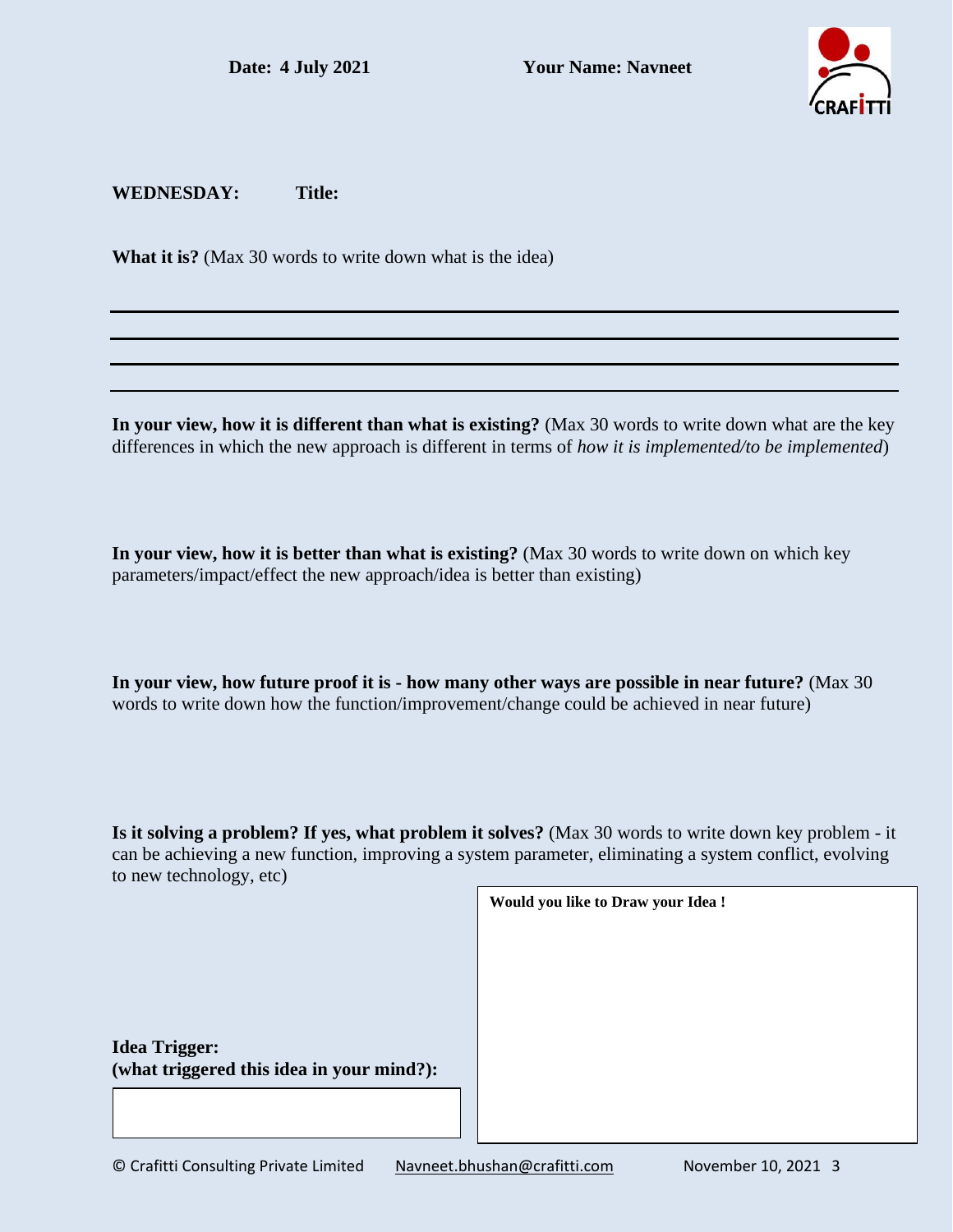

**THURSDAY: Title:**

**What it is?** (Max 30 words to write down what is the idea)

**In your view, how it is different than what is existing?** (Max 30 words to write down what are the key differences in which the new approach is different in terms of *how it is implemented/to be implemented*)

**In your view, how it is better than what is existing?** (Max 30 words to write down on which key parameters/impact/effect the new approach/idea is better than existing)

**In your view, how future proof it is - how many other ways are possible in near future?** (Max 30 words to write down how the function/improvement/change could be achieved in near future)

**Is it solving a problem? If yes, what problem it solves?** (Max 30 words to write down key problem - it can be achieving a new function, improving a system parameter, eliminating a system conflict, evolving to new technology, etc)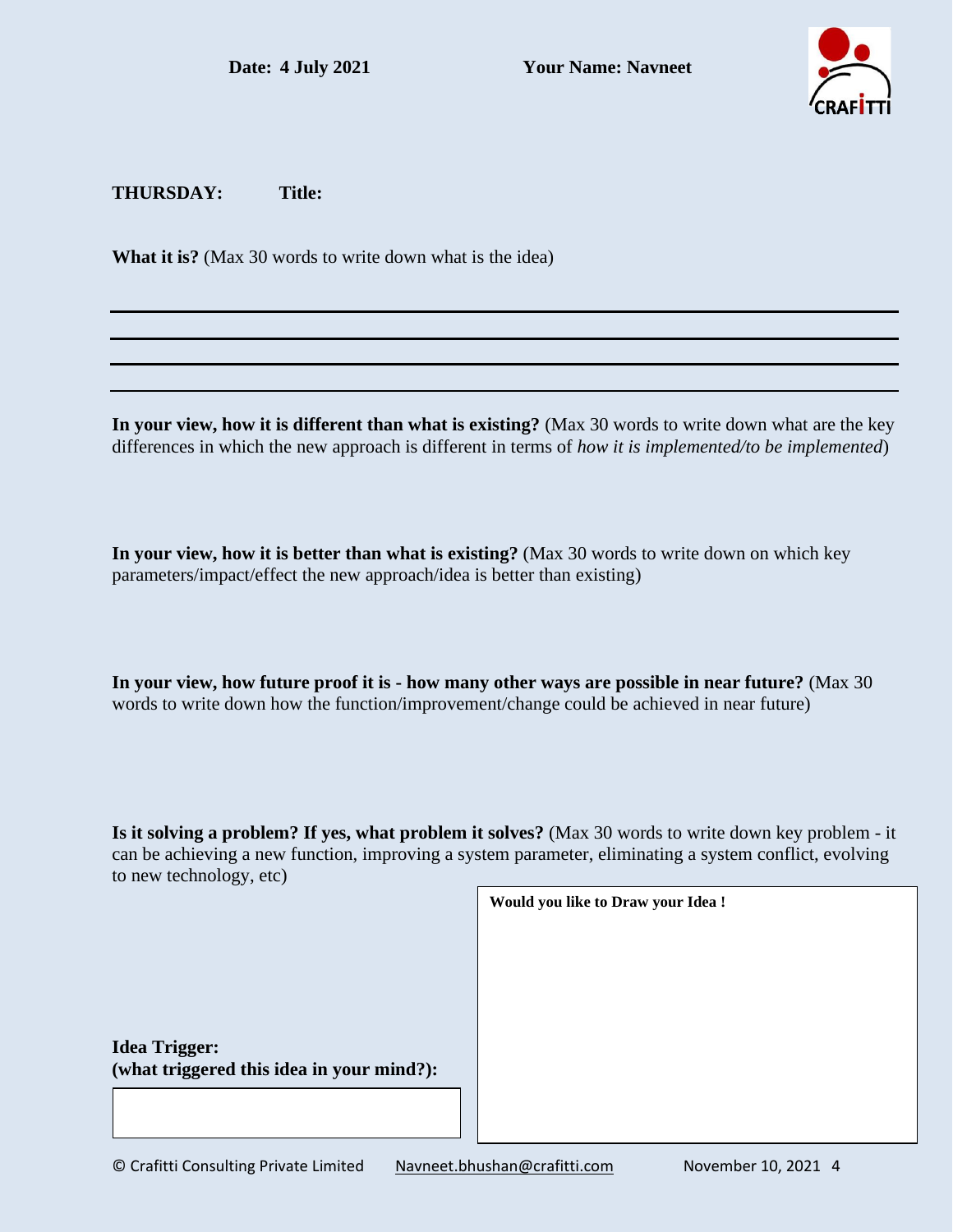

**FRIDAY: Title:**

**What it is?** (Max 30 words to write down what is the idea)

**In your view, how it is different than what is existing?** (Max 30 words to write down what are the key differences in which the new approach is different in terms of *how it is implemented/to be implemented*)

**In your view, how it is better than what is existing?** (Max 30 words to write down on which key parameters/impact/effect the new approach/idea is better than existing)

**In your view, how future proof it is - how many other ways are possible in near future?** (Max 30 words to write down how the function/improvement/change could be achieved in near future)

**Is it solving a problem? If yes, what problem it solves?** (Max 30 words to write down key problem - it can be achieving a new function, improving a system parameter, eliminating a system conflict, evolving to new technology, etc)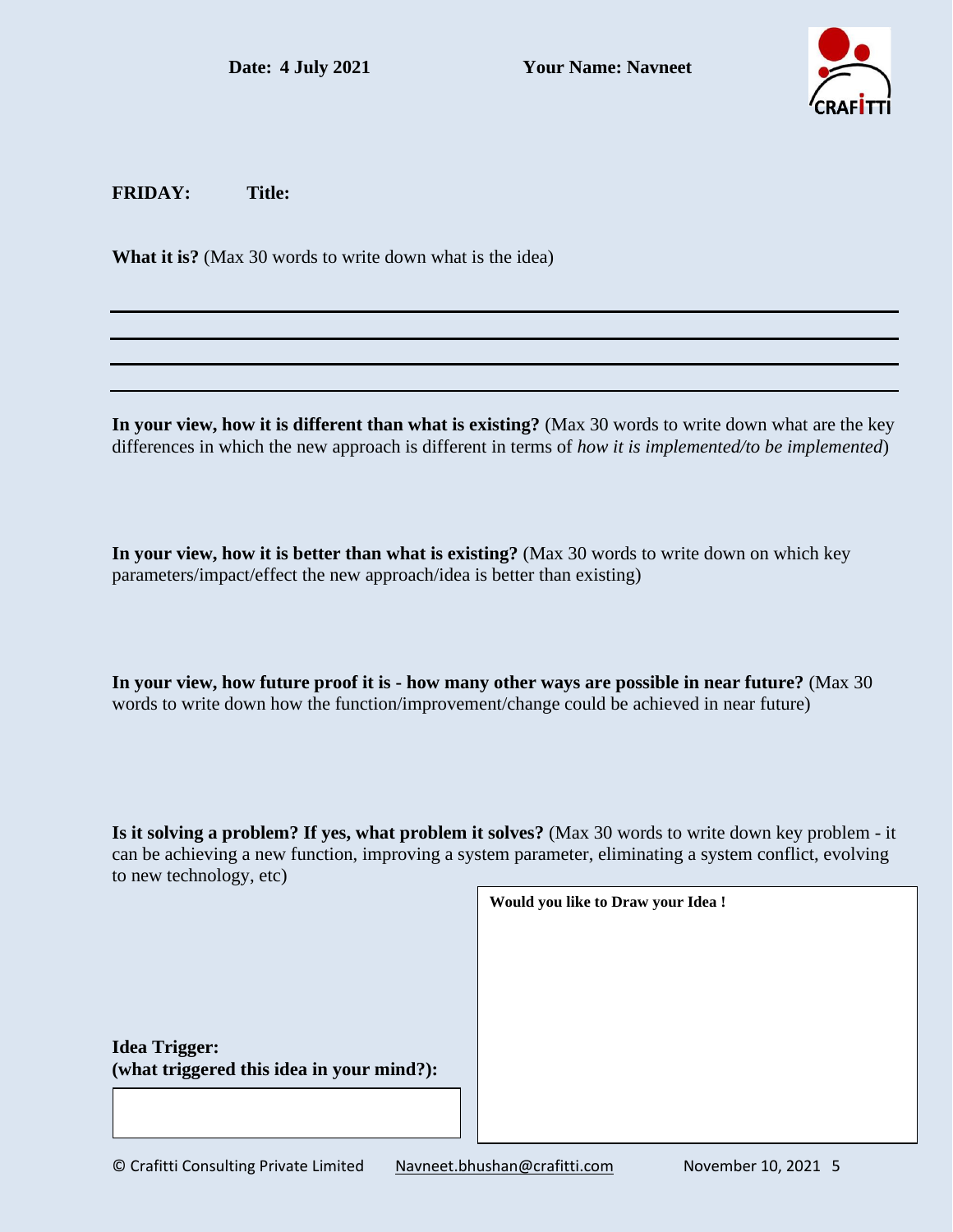

### **SATURDAY: IDEA REVIEW DAY**

| <b>DAY</b>      | <b>IDEA-Name</b> | <b>Interestingness</b> | How can you make it more |
|-----------------|------------------|------------------------|--------------------------|
|                 |                  | (High/Medium/Low)      | interesting today?       |
| <b>Monday</b>   |                  |                        |                          |
| <b>Tuesday</b>  |                  |                        |                          |
| Wednesday       |                  |                        |                          |
| <b>Thursday</b> |                  |                        |                          |
| Friday          |                  |                        |                          |

**Change (some ideas can be changed) – modified, updated, expanded**

**Combine (some ideas can be combined, coupled, interlinked, made interdependent)**

**Imagine (some ideas can be imagined in future, imagined in different contexts, imagined in different space, in different conditions, under constraints of size, time or cost)**

**Would you like to Draw your Idea - Rough Sketch!**